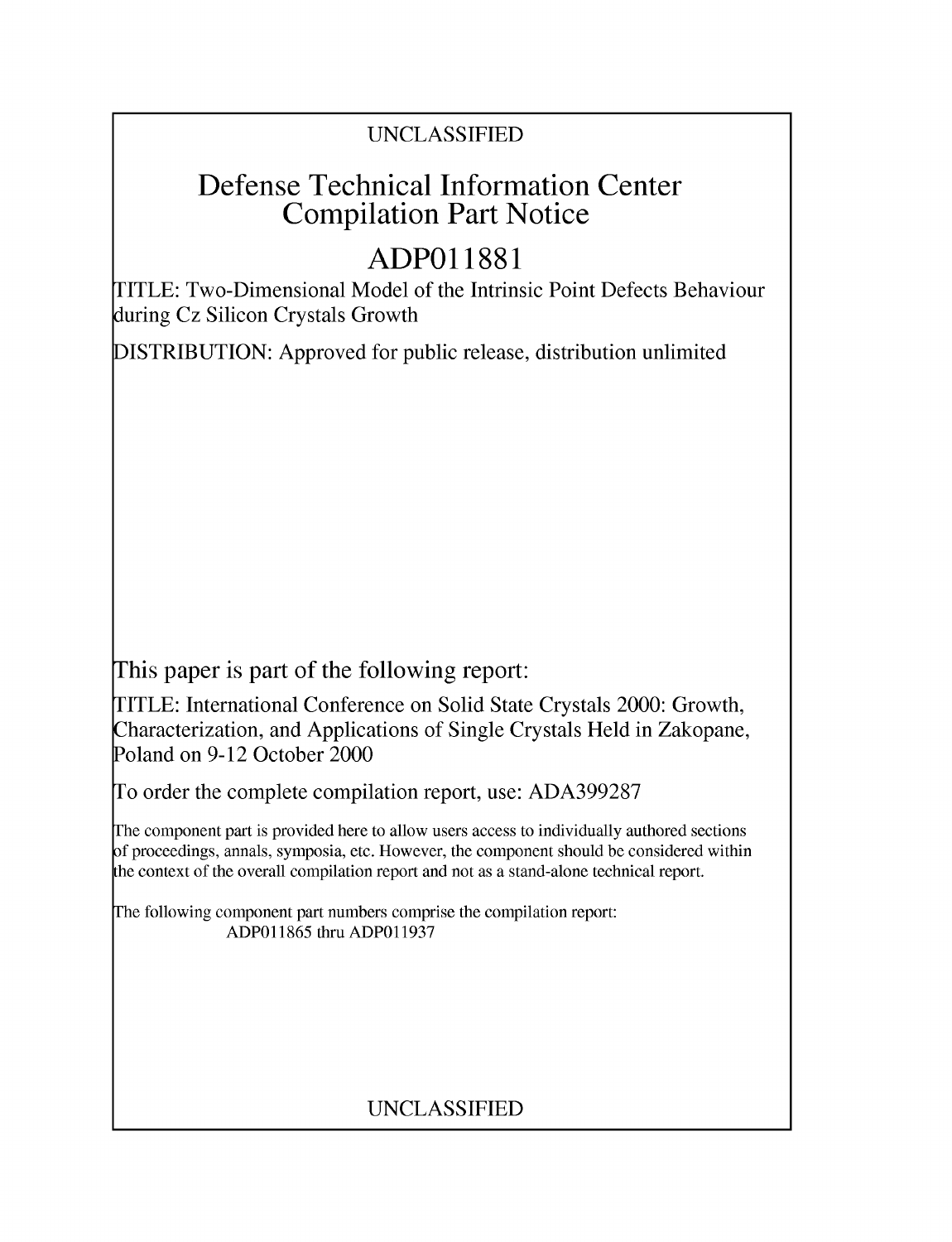### Two-dimensional model of the intrinsic point defects behaviour during Cz silicon crystals growth

Anatolii I. Prostomolotov, Natalia A. Verezub

Institute for Problems in Mechanics RAS, 117526 Moscow, pr. Vernadskogo 101, Russia

#### ABSTRACT

Two-dimensional mathematical model of the intrinsic point defects recombination during Cz growth of dislocation-free silicon single crystals is developed. The results of its verification are compared with the data of the one-dimensional model supposing the "fast" vacancies and interstitials recombination near the liquid-solid interface. For various growth conditions and with using of the calculated two-dimensional temperature fields in Cz silicon crystals the resulting distributions of these intrinsic point defects in a crystal are analyzed.

Keywords: two-dimensional (2D) model; Czochralski (Cz) crystal growth, calculation; silicon; intrinsic point defects (IPD); vacancy; interstitial; recombination.

#### 1. **INTRODUCTION**

Diffusive and convective transport of the intrinsic point defects (IPD) and its recombination in a growing crystal near a liquid-solid interface (LSI) causes the main influence on peculiarity of a defect formation in dislocation-free silicon single crystals (formation of voids and oxygen particles, congestions of interstitials)<sup>1,2</sup>. At present the model of the defec formation in dislocation-free single crystals working effectively is based on the one-dimensional approximation supposing the "fast" IPD recombination and using transformation of two basic transfer equations to one equation by replacement of variables $2$ .

However in the two-dimensional case it is more reasonable to solve the initial system of two equations, applying the standard Newton algorithm linearizing two equations with the subsequent approximation and the numerical solution by the finite elements method<sup>3</sup>. In addition there is a possibility of calculation in regions with curved boundaries by taking into account the curved LSI shape and by using the temperature and temperature gradients distributions calculated by using the global thermal Cz model<sup>4</sup>. In given work this approach was developed.

For verification of the two-dimensional algorithm the case of the one-dimensional (given analytically) temperature field in a crystal was applied, because in this case the concentration of IPD fields are known on basis of the one-dimensional  $\text{modeling}^{2,5}$ . The input parameters influence on the residual vacancies and interstitials concentrations and on the modelling<sup>2,5</sup>. recombination threshold are investigated. In particular  $\xi_{crit}$  value is studied according to the known transition criterion from the "interstitials" growth mode to the "vacancy" one (here  $\xi = V_p/G$  and  $V_p$  is the pulling rate, G is the axial temperature gradient at LSI). The fiurther calculations are carried out for a two-dimensional temperature field, appropriate to growing of silicon single crystals of 150 mm in diameter. Two-dimensional fields of the IPD concentrations are calculated at various growth stages (30, 50 and 80% of length of the cylindrical grown crystal part) and for various pull rates.

#### 2. **FORMULATION** OF **THE** PROBLEM

The crystals growth from a melt by Cz method is carried out in the high-temperature hot zone, which thermal efficiency depends on a design of thermal shields and properties of chosen thermoinsulating materials. Besides, hot zone should satisfy technological conditions of perfect crystal growth. In ref [4] the conjugate mathematical model for the investigation of heat transfer processes in hot zone for the Cz method was developed. In the radiative-conductive approximation temperature fields and the distribution of G for consecutive growth stages of silicon single crystals of 150 mm in diameter were

Further author information  $-$ 

A.I.P.: Email: prosto@stk.mmtel.ru; Telephone: (095) 434-4153; Fax: (095) 938-2048 N.A.V.: Email: verezub@ipmnet.ru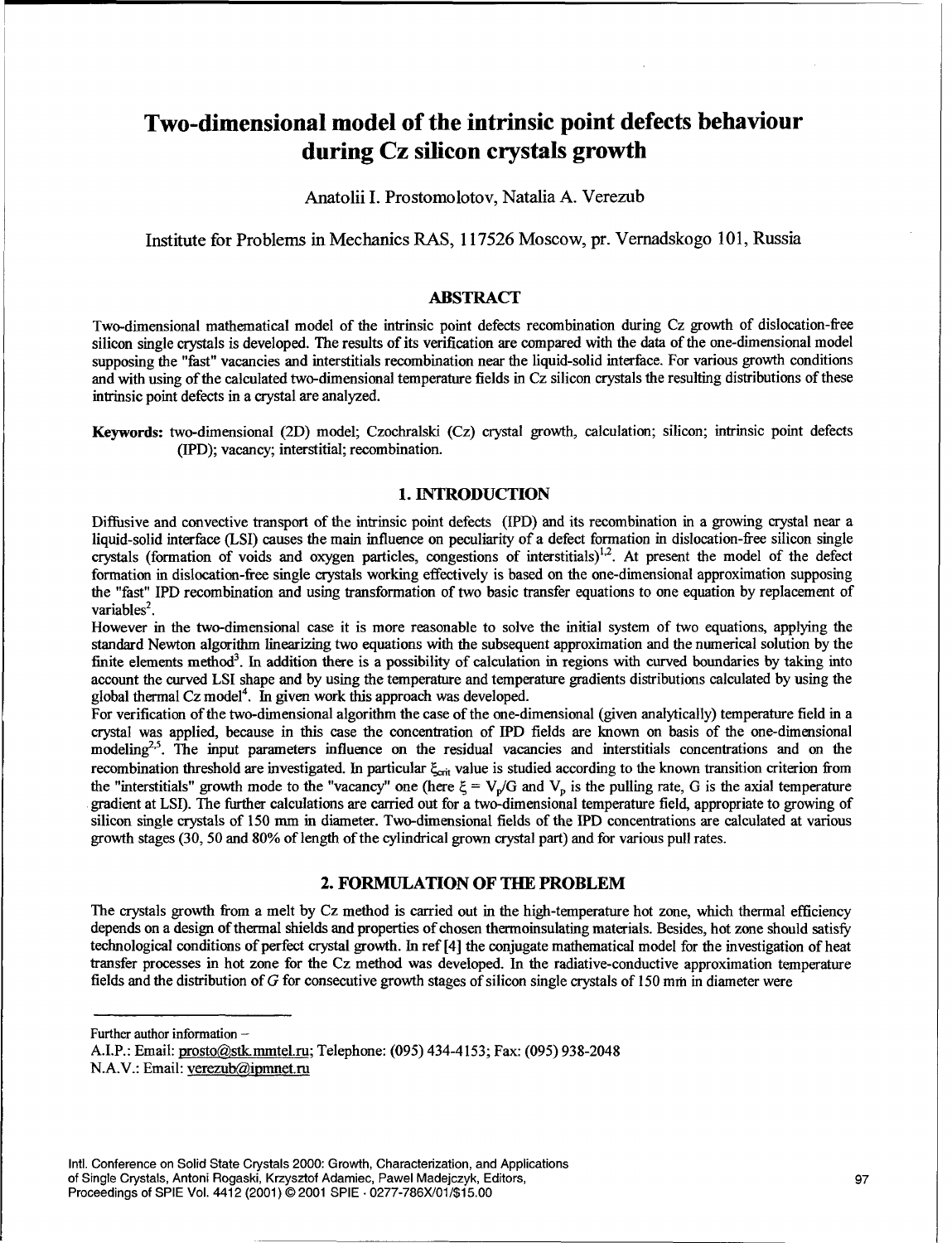investigated. Calculations of heat transfer processes were carried out for 10 consecutive growth stages depending on volume of a cylindrical part of a growing crystal (in percentage): the beginning of a cylindrical part, then the stages corresponding to the increase of crystal volume on every 10%. The regularities of axial temperature gradients and  $\xi$  values change at the LSI were obtained which can be used for theoretical estimations of the IPD recombination processes in silicon. In fig. 1 the frame of a hot zone and isotherms are shown for the 50%-s crystal growing stage.

During Cz silicon crystal growth the vacancies and interstitials transfer is realized by the convective diffusion. We neglect





right) and according mesh of 6-nodes triangular finite elements (on the left).

surface,  $B_4$  is top boundary of a recombination.

Fig. 1. Temperature distribution in the hot zone for the 50%-s crystal growing stage:  $1 -$  single crystal,  $2 -$ melt, 3 - liquid-solid interface, 4 - crucible, 5 - susceptor, 6  resistive heater,  $7$  – thermal shields,  $8$  – water-cooled tank.

the thermodiffusion. The stationary equations system for calculation of the vacancies  $C_v(r,z)$  and interstitials  $C_i(r,z)$ concentrations has the following form:

$$
V_{p} \frac{\partial C_{v}}{\partial z} = \text{div}(D_{v} \nabla C_{v}) - \omega \qquad (1),
$$
  

$$
V_{p} \frac{\partial C_{i}}{\partial z} = \text{div}(D_{i} \nabla C_{i}) - \omega \qquad (2)
$$

Coefficients of diffusions  $(D_v, D_i)$  and equilibrium concentrations of vacancies and interstitials  $(C_{ve}, C_{ie})$  are set by using its values  $(C_{\text{vm}}, C_{\text{im}})$  at the melting temperature  $(T_m)$  as follows:

$$
D_{v}(T) = D_{vm} \exp(-E_{vD}/kT + E_{vD}/kT_m), \ D_{i}(T) = D_{im} \exp(-E_{iD}/kT + E_{iD}/kT_m),
$$
  
\n
$$
C_{ve}(T) = C_{vm} \exp(-E_{v}/kT + E_{v}/kT_m), \ C_{ie}(T) = C_{im} \exp(-E_{i}/kT + E_{i}/kT_m)
$$

Here  $\omega = K_{vi}(C_vC_i - C_{ve}C_{ie})$ , the recombination factor  $K_{vi} = A_{vi}(D_v + D_i)exp(-E_{rec}/kT)$  and  $A_{vi} = 4\pi c_{cap}$  ( $r_{cap}$ radius and  $E_{rec}$  - recombination energy);  $E_{vD}$ ,  $E_{iD}$  - energies of vacancies and interstitials diffusion activation, and  $E_v$ ,  $E_i$ .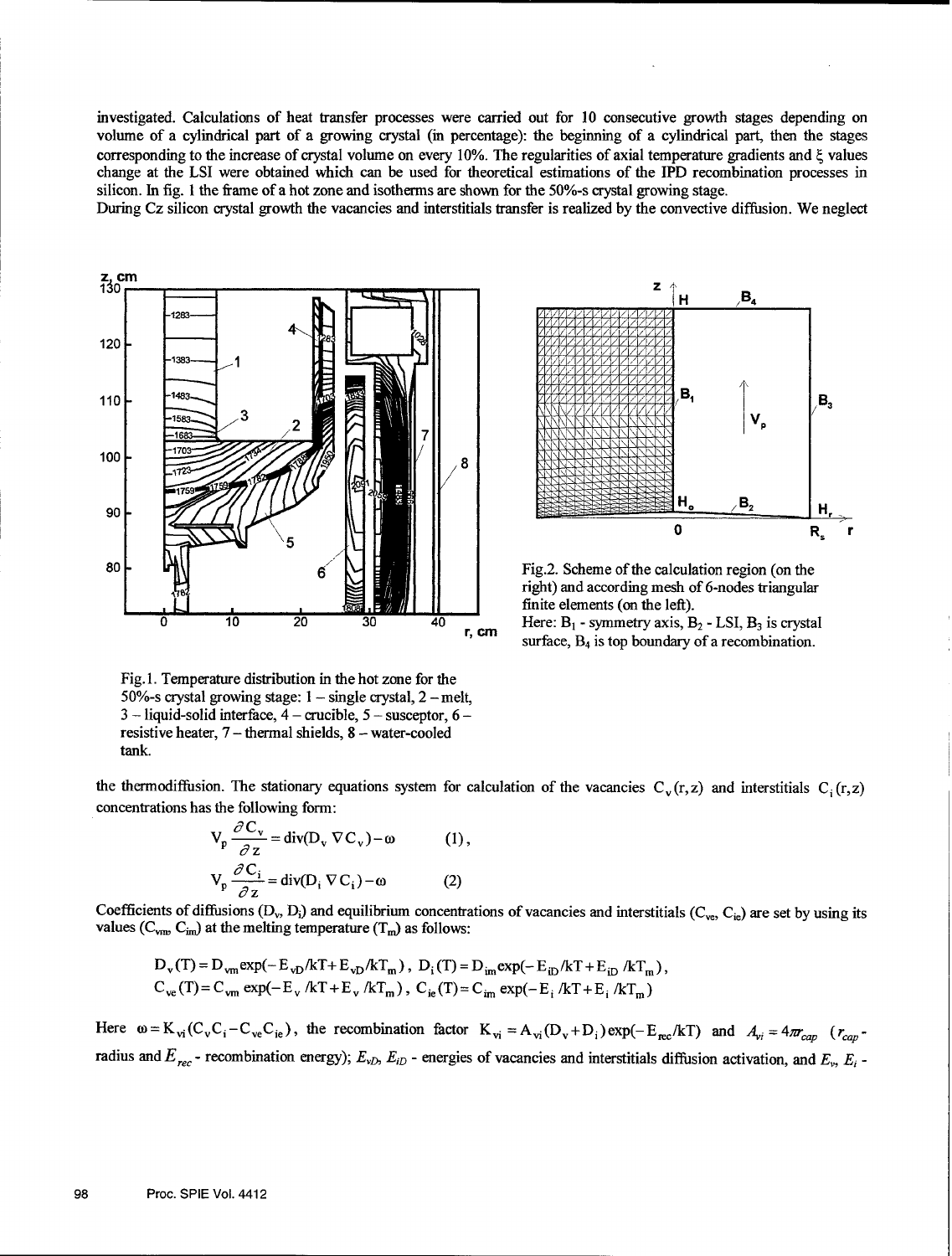energies of vacancies and interstitials equilibrium activation. In these formulas the constants are used: silicon melting temperature  $T_m = 1683K$  and Boltzman constant  $k = 8.625 \times 10^{-5}$  eV/K.

The experimental value of a transition  $-\xi_{crit}$  =0.132 mm<sup>2</sup>/Kmin from vacancies to interstitials growth mode corresponds to the following parameters<sup>5</sup>:

$$
D_{vm} = 4.0 \times 10^{-5} \text{ cm}^2/\text{s}, E_{vD} = 0.35 \text{ eV}, D_{im} = 5.25 \times 10^{-4} \text{ cm}^2/\text{s}, E_{iD} = 0.20 \text{ eV}; \tag{3}
$$

 $C_{vm} = 7.2 \times 10^{14}$  cm<sup>-3</sup>,  $E_v = 4.5$  eV,  $C_{im} = 5.2 \times 10^{14}$  cm<sup>-3</sup>,  $E_i = 4.6$  eV.

The value of recombination energy barrier  $E_{rec}$  is not known. At its choice the satisfaction to "fast" recombination condition is required. This condition is satisfied, if  $E_{rec} = 1.5$  eV is set. Radius of recombination  $r_{cap}$  is equal to 3.0 x 10<sup>-8</sup> cm. The scheme of calculation region is given on Fig. 2. Accordingly boundary conditions are set as follows:

$$
\frac{\partial C^{(i)}}{\partial t} = 0
$$
 at B<sub>1</sub>, B<sub>4</sub> boundaries,  $C^{(i)} = C_e^{(i)}$  at B<sub>2</sub>, B<sub>3</sub> boundaries.

Here  $C^{(i)}$  corresponds to the actual values of  $C_v$ ,  $C_i$  and  $C^{(i)}_e$  are appropriate equilibrium concentrations. For calculations a geometry and sizes of a recombination region were chosen as following values: H = 115.2 cm and H<sub>r</sub> = H<sub>0</sub> = 103.7 cm, according to the size of global thermal Cz model.

The stationary equations (1) - (2) are solved iteratavely by a finite element method (FEM) in the Galerkin's formulation. The approximation of unknown concentrations **C,** and **Ci** is represented as decomposition on square-law basic functions on 6-nodes triangular elements (fig. 2). Preliminary a residual for each equation is linearizated by Newton's method. FEM equations system is solved by a frontal method. As a whole the algorithm of the solution of the discrete FEM equations, earlier developed for global thermal model is kept<sup>4</sup>.

#### **3.** COMPARISON WITH **ONE-DIMENSIONAL** MODEL

For the test based on the data of one-dimensional recombination model the temperature field in a crystal was set as only depending upon z:

$$
\frac{1}{T(z)} = \frac{1}{T_m} + \frac{G \cdot z}{T_m^2},
$$

and at a lateral crystal surface the boundary condition was set as follows:  $\frac{\partial C^{(i)}}{\partial r} = 0$ .

Here G is axial gradient of temperature at LSI. In this case calculation results on based of 2D-model should correspond to one-dimensional data $2.5$ .

The comparison of  $V_p/G$  critical value at G changes in range of 30-300 K/cm and at  $V_p$  pull rate variation near (v-i) transition threshold shows, that the transition occurs at constant value of  $(V_p/G)_{crit} = 0.132$  mm<sup>2</sup>/Kmin, that precisely corresponds to the data.

In a case of 2D model a value of K<sub>yi</sub> at T<sub>m</sub> was equal  $\approx 2 \times 10^{-19}$  cm<sup>3</sup>/s and for this value a "fast" recombination condition of  $C_{ve}C_{ie} = C_vC_i$  is satisfied with rather high accuracy. Also a value of a residual  $C_{vs}$  concentration for a vacancies mode  $(G = 120 \text{ K/cm}, V_p = 1.61 \text{ mm/min})$  was equal to  $C_{vs} = 3.9 \times 10^{12} \text{ cm}^{-3}$ . According to ref [5] this value is a little lower:  $C_{vs} = 2.8 \times 10^{12} \text{ cm}^{-3}$ . The small divergence can be caused by distinction in approximation o [2,5] the "fast" recombination condition is used for transformation of **(1)** - (2) system to one equation. Opposite, in given 2D- model the initial (1)-(2) system is solved and the "fast" recombination condition follows from the calculations. Thus, it is possible to consider, that for an one-dimensional temperature field the received results rather well correspond to

ID-data.

#### 4. IPD BEHAVIOUR **IN TWO-DIMENSIONAL** THERMAL **FIELD**

In a case of 2D thermal field the boundary  $C_y$ ,  $C_i$  concentrations are set as  $C_y = C_{ye}$  and  $C_i = C_{ie}$  at a lateral crystal surface. Input 2D thermal fields are set according to results of calculations by a global thermal model<sup>4</sup> for different crystal growth stages. In this case the radial inhomogeneities of an axial temperature gradient G at LSI plays the important role. Therefore determining its are two values of  $\xi$ :  $\xi_o = V_p/G_o$  - at an axis and  $\xi_R = V_p/G_R$  - at a lateral crystal surface. Its ratio with  $\zeta_{crit}$  determines the recombination results and a growth mode: vacancy (v), interstitials (i) or mixed (v-i). For the latter case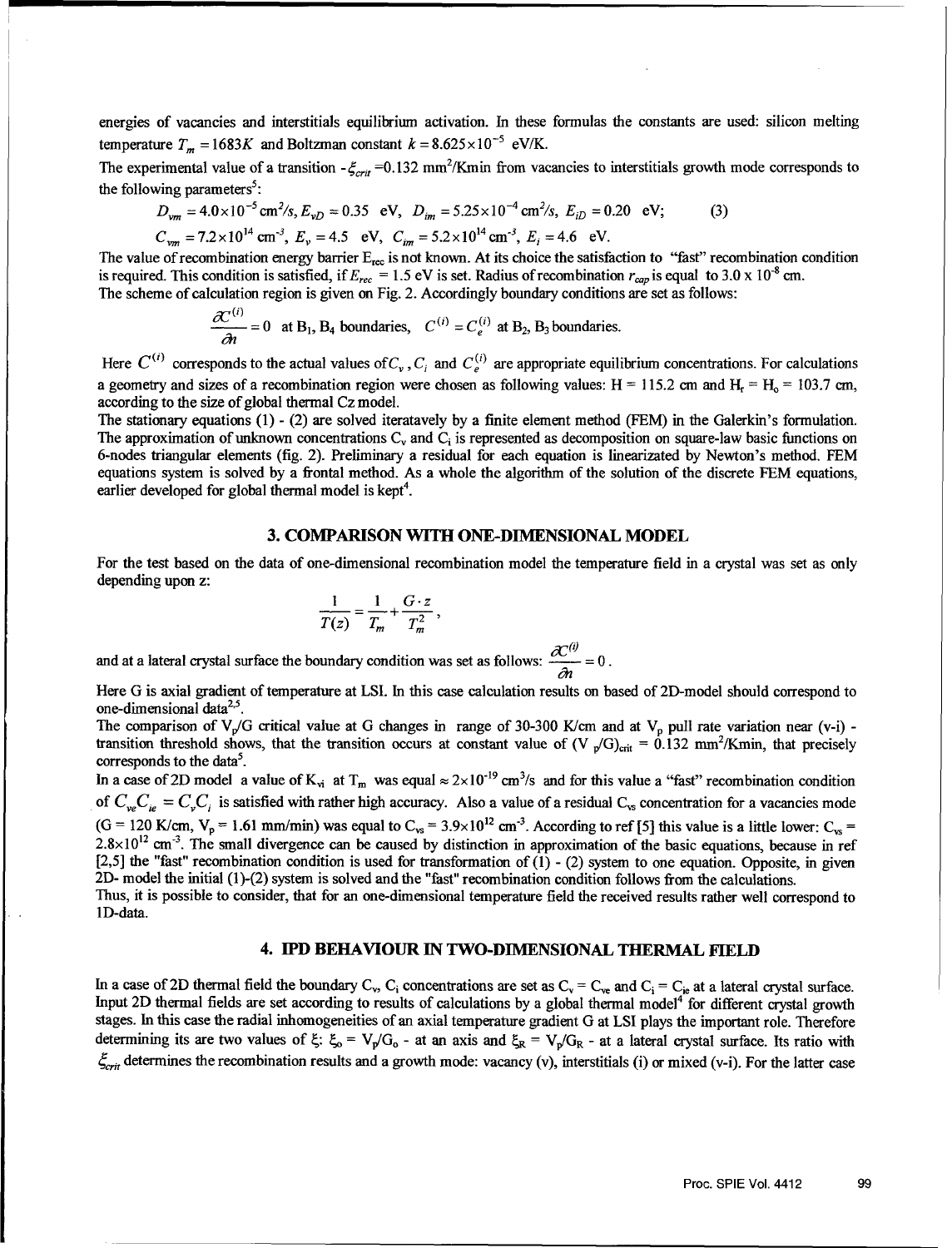a so-called OSF-ring is created in a crystal<sup>3</sup>. Radius of this ring is determined experimentally and this characteristic plays an important role at IPD distribution verification.



Fig.3. Isolines of the IPD concentration difference  $(C = C_i - C_i$  [cm<sup>-3</sup>]) for various crystal growth stages at the interstitial growth mode: a - 30% body,  $V_p = 0.39$  mm/min; b - 50%,  $V_p = 0.37$  mm/min.

According to (3) the parameters of 2D model correspond to  $\xi_{\text{max}} = 0.132 \text{ mm}^2/\text{K}$ min. However for 2D thermal field a value of  $\xi_{\text{crit}}$  requires an additional check. For this purpose the appropriate parametrical calculations were carried out, in which the pull rate  $V_p$  and values of temperature gradients  $(G_o$  and  $G_R)$  were varied at various crystal growth stages. In a number of calculations (50- and 80%-s' growth stages) the value of  $\xi_{crit}$  was checked by means of  $V_p$  change for conditions according to an identical temperature field in a crystal, i.e. without the appropriate recalculation of a thermal field on global thermal model.

For 30% and 50% growth stages the appropriate values  $V_p = 0.39$  and 0.37 mm/min and the axial temperature gradients are 35 and 30 K/cm at an axis, 51 and 42 K/cm at a crystal edge. At 30 % stage:  $\xi_0 = 0.111$ ,  $\xi_R = 0.077$ , and at 50 %:  $\xi_0 = 0.126$ ,  $\xi_R$  = 0.088 mm<sup>2</sup>/Kmin, i.e. at B<sub>4</sub> boundary is realized the interstitials mode (fig. 3a,b), because  $\xi$  <



Fig.4. Isolines of the IPD concentration difference for the 50%-s growing stage and pull rates according to the mixed (*v-i*) and vacancy (*v*) growth modes:  $a - V_p = 0.42$  mm/min;  $b - 0.47$  mm/min.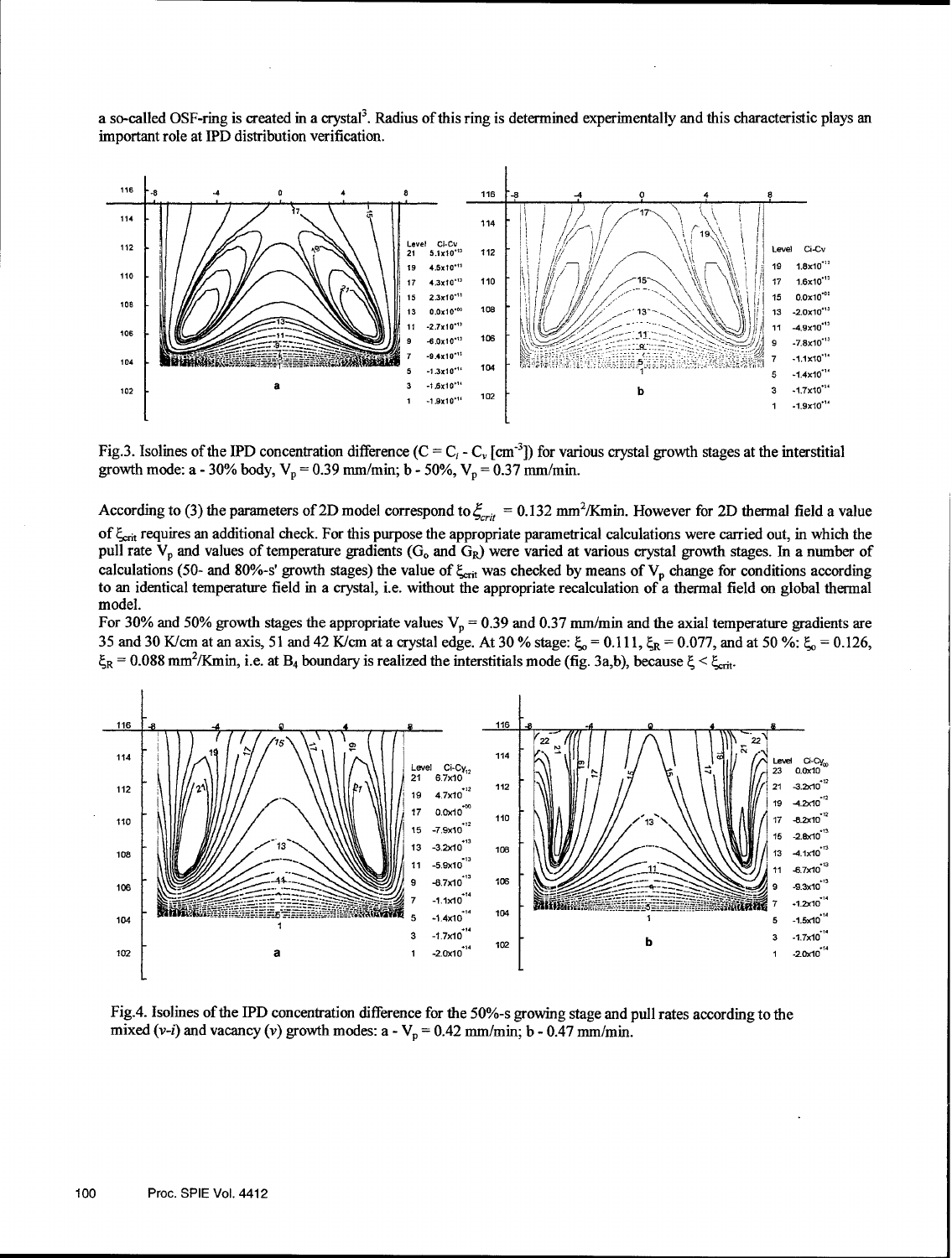All calculations were carried out at the initial conditions according to equilibrium concentration values of vacancies and interstitials in calculation region. For the chosen parameters (3) the equilibrium vacancies concentration exceed the equilibrium interstitials concentration. Therefore for initial iterations the prevalence of vacancies concentration is observed. For the subsequent iterations an action of the interstitials source in a region of the greatest temperature gradients (near LSI and a crystal edge) leads to a visible effect. It results in characteristic elliptical shapes of concentration isolines C **= Ci-** Cv. On fig. 4ab the vacancies and interstitials distributions are shown at pull rates, which are a little larger, than in the previous case for the 50%-s growth stage:  $V_p = 0.42$  and 0.47 mm/min. In this case thermal data corresponds to former value  $V_p =$ 0.37 mm/min, and the change of pull rate is taken into account only in the recombination equations (1)-(2).



Fig.5. Isolines of the IPD concentration  $V_p = 0.50$  mm/min corresponding to the following growth modes: vacancy  $(v)$  mode at the 50%-s stage; Level  $C_i-C_v$  **b** - formation of the mixed  $(v-i)$  mode at the

The growth of  $V_n$  increases  $\xi$ :  $\xi_n = 0.143$ ,  $\xi_R = 0.100$  and  $\xi_n = 0.159$ ,  $\xi_p = 0.112$  mm<sup>2</sup>/Kmin, accordingly. In particular at Vr  $= 0.42$  mm/min is created a mixed v-i mode, which turns into a vacancies mode at increasing of pull rate till 0.47 mm/min. Let's notice, that  $\xi_R$  remains smaller than  $\xi_{\text{crit}}$ .

Strictly speaking, a pull rate change causes the changes of a temperature field in a crystal. These changes my be accounted for 50% growth stage at  $V_p = 0.50$  mm/min. The axial temperature gradient increases then to 32 K/cm et the center and to 46 K/cm at the crystal edge. It gives next values:  $\xi_0 = 0.159$  and  $\xi_R = 0.110$  mm<sup>2</sup>/Kmin. The interstitials region extends essentially such that the vacancies distribution is divided from a top boundary (fig. 5a).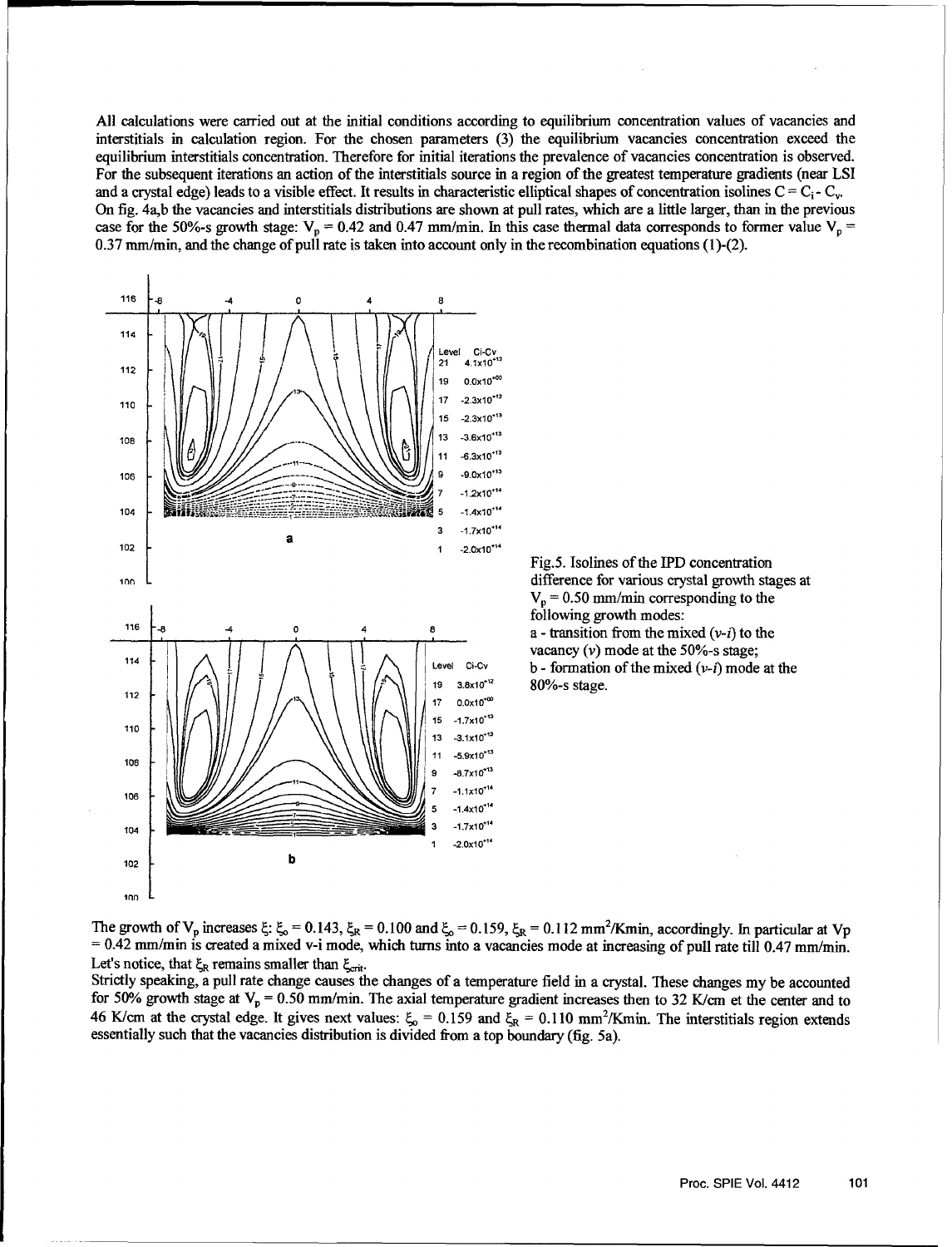Similar changes occur at increase of pull rate for the 80%-s growth stage. At  $V_p = 0.35$  mm/min the appropriate axial gradients at the axis and at the crystal edge are equal  $G_0 = 22$  and  $G_R = 48$  K/cm, and  $\xi_0 = 0.110$  and  $\xi_R = 0.073$  mm<sup>2</sup>/Kmin. It may be a confirmation of an interstitials growth mode.

However at larger pull rate - Vp = 0.50 mm/min, the values  $\xi$  grow so that there is mixed v-i mode  $(\xi_0 = 0.157, \xi_R = 0.104$ mm<sup>2</sup> /Kmin). Respective calculation results are shown in fig. **5b.**

The main results of solution of this stationary recombination problem are the radial distribution of residual concentrations of vacancies  $C_v$  (r) and interstitials atoms  $C_i$  (r) at the top boundary of calculation region  $B_4$  (Fig. 2). These data are necessary for further plotting of summarizing 2D distributions of residual IPD defects in the cr calculated data for 10 and more growth stages).

Here for comparison the radial output distributions  $C_v$  (r) and  $C_i$  (r) on the top boundary of recombination region are given in fig. 6 for the 50% growth stage and two pull rate values, according to interstitials ( $V_p =$ = 0.50 mm/min) modes. The analysis of the graphs at  $r = 0$  shows, that in the interstitial mode C<sub>i</sub> exceeds C<sub>y</sub> concentration essensially. The similar graphs for mixed (v-i) mode show significant growth of vacancies concentration and practically complete disappearance of interstitial atoms at the axis.



Fig.6. Radial distributions of  $C_v$ , and  $C_i$  concentrations on the top boundary ( $z = H$ ) corresponding to pull rate variations at the 50%-s mode is at  $V_p = 0.37$  mm/min, and the mixed (*v-i*)

#### 5. CONCLUSIONS

Considered 2D model develops the previous **ID** model of IPD behaviour near the LSI during Cz silicon crystal growth. The assumption of the "fast" vacancies and interstitials recombination taken into account at a choice of parameters by using of **1D** data was confirmed numerically. The values of the residual IPD concentrations (after a recombination) were verified too.

Using 2D global thermal Cz model for calculations of 2D thermal growth history gives the possibility of IPD behaviour modeling adequately at various changes of thermal shields in a hot zone and for different pull rates. In particular this model gives possibility for investigation of important 2D effects such as OSF ring in dislocation-free silicon single crystals caused by radial temperature gradients.

#### **ACKNOWLEDGEMENTS**

The authors thank M.G. Milvidskii, V.V. Voronkov and R. Falster for advices and useful discussion of results of given work.